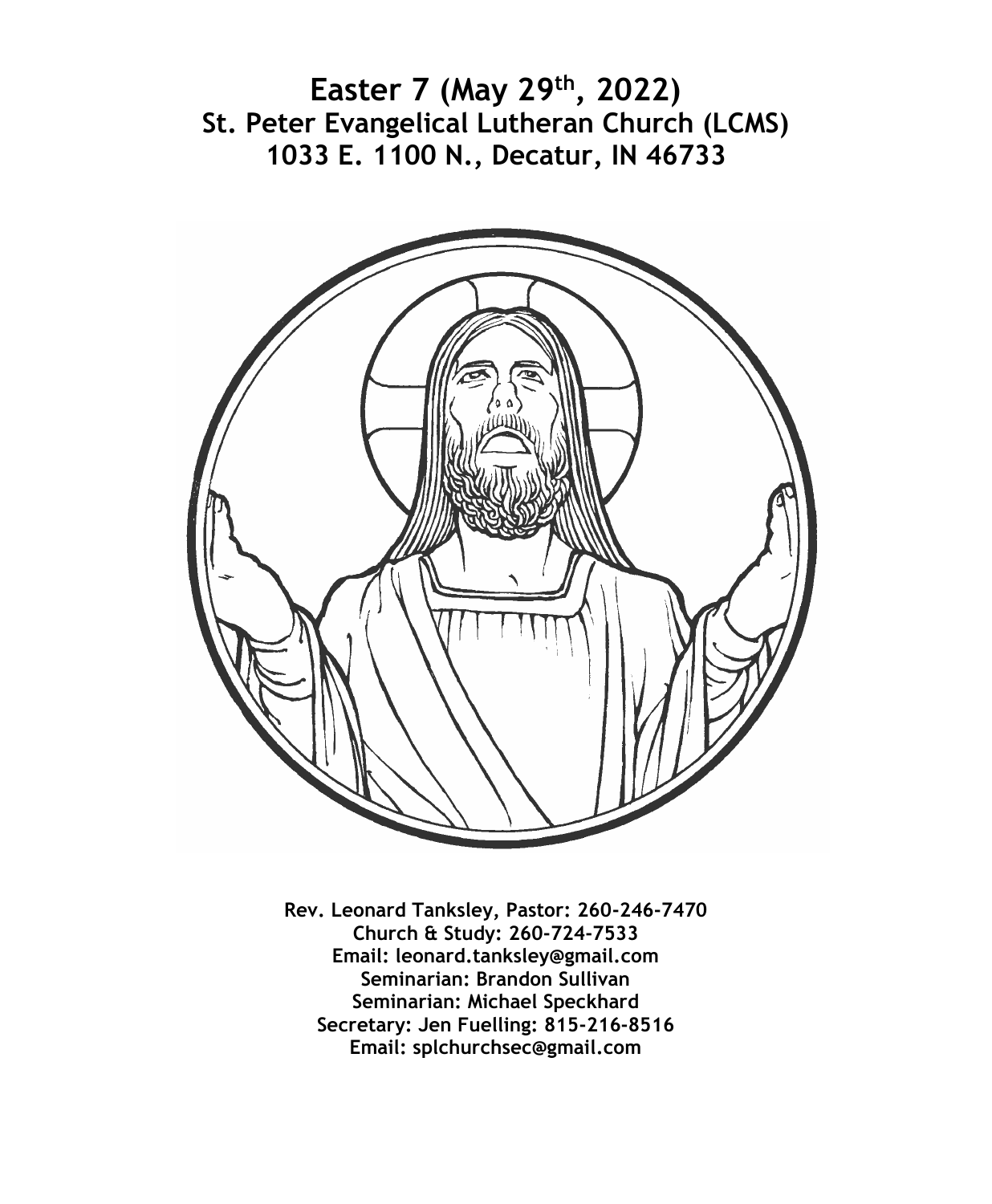# **Opening Hymn: 493 A Hymn of Glory Let Us Sing**

*Stand*

*The sign of the cross may be made by all in remembrance of their Baptism.*

- **P** In the name of the Father and of the  $\pm$  Son and of the Holy Spirit.
- C **Amen.**
- $\mathbf{P}$  If we say we have no sin, we deceive ourselves, and the truth is not in us.
- C **But if we confess our sins, God, who is faithful and just, will forgive our sins and cleanse us from all unrighteousness.**
- P Let us then confess our sins to God our Father.
- C **Most merciful God, we confess that we are by nature sinful and unclean. We have sinned against You in thought, word, and deed, by what we have done and by what we have left undone. We have not loved You with our whole heart; we have not loved our neighbors as ourselves. We justly deserve Your present and eternal punishment. For the sake of Your Son, Jesus Christ, have mercy on us. Forgive us, renew us, and lead us, so that we may delight in Your will and walk in Your ways to the glory of Your holy name. Amen.**
- P Almighty God in His mercy has given His Son to die for you and for His sake forgives you all your sins. As a called and ordained servant of Christ, and by His authority, I therefore forgive you all your sins in the name of the Father and of the  $\pm$  Son and of the Holy Spirit.
- C **Amen.**

## **Introit**

Hear my cry,  $\vert$  O God,\* listen | to my prayer; **for you have been my** | **refuge,**\* **a strong tower against the** | **enemy.** For you, O God, have | heard my vows;\* you have given me the heritage of those who | fear your name. **Prolong the life** | **of the king;**\* **may his years endure to all gener-** | **ations!** May he be enthroned forever be- fore God;\* appoint steadfast love and faithfulness to watch | over him! **So will I ever sing praises** | **to your name,**\* **as I perform my vows day** | **after day. Glory be to the Father and** | **to the Son**\* **and to the Holy** | **Spirit; as it was in the be-** | **ginning,**\* **is now, and will be forever.** | **Amen.** Hear my cry, | O God,\* listen | to my prayer. **Kyrie** *LSB 152*

### $\Delta$  In peace let us pray to the Lord.

C **Lord, have mercy.**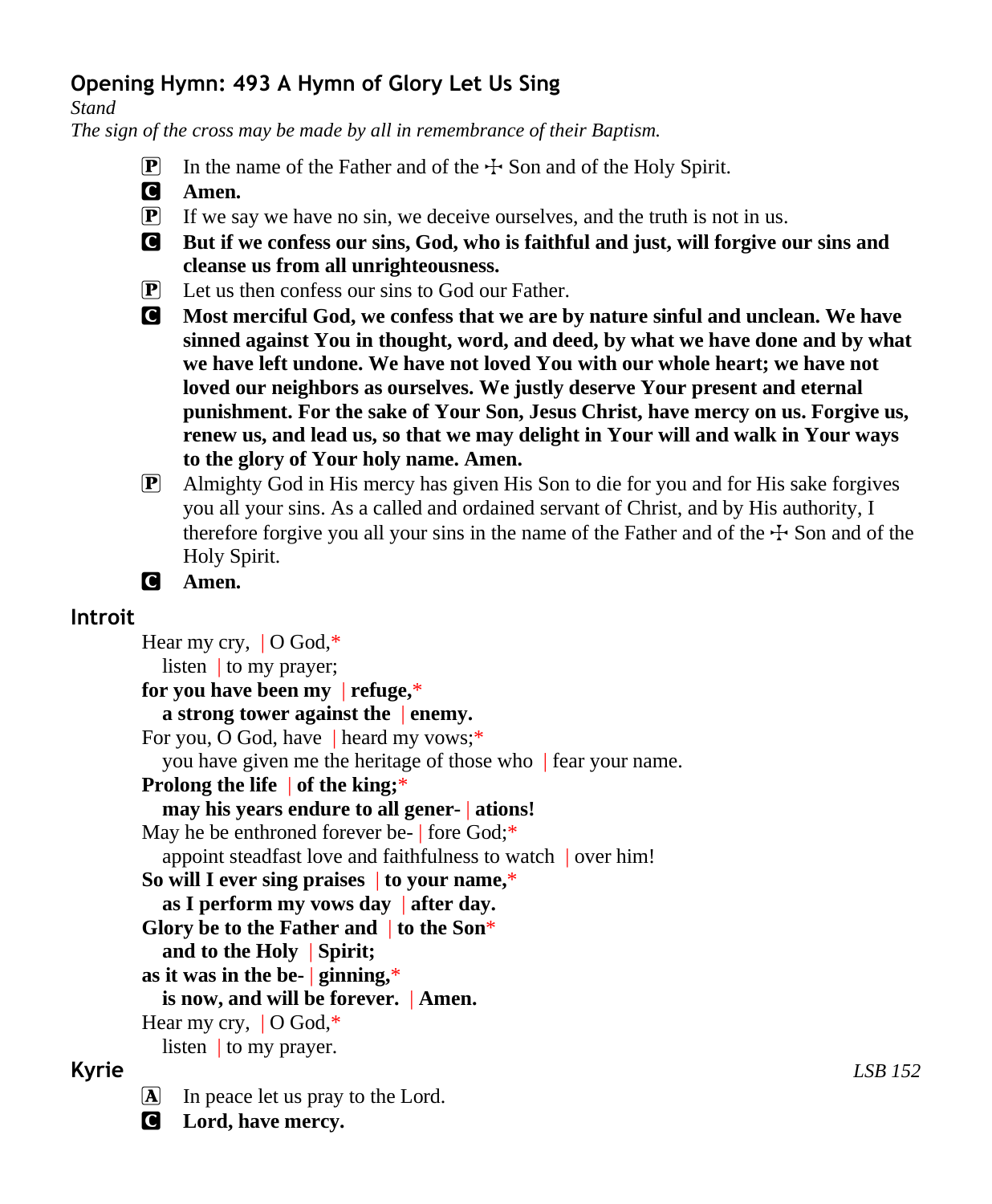- A For the peace from above and for our salvation let us pray to the Lord.
- C **Lord, have mercy.**
- A For the peace of the whole world, for the well-being of the Church of God, and for the unity of all let us pray to the Lord.
- C **Lord, have mercy.**
- A For this holy house and for all who offer here their worship and praise let us pray to the Lord.
- C **Lord, have mercy.**
- A Help, save, comfort, and defend us, gracious Lord.
- C **Amen.**

# **This Is the Feast** *LSB 155*

C **This is the feast of victory for our God. Alleluia, alleluia, alleluia.**

> **Worthy is Christ, the Lamb who was slain, whose blood set us free to be people of God.**

**This is the feast of victory for our God. Alleluia, alleluia, alleluia.**

**Power, riches, wisdom, and strength, and honor, blessing, and glory are His.**

**This is the feast of victory for our God. Alleluia, alleluia, alleluia.**

**Sing with all the people of God, and join in the hymn of all creation: Blessing, honor, glory, and might be to God and the Lamb forever. Amen.**

**This is the feast of victory for our God. Alleluia, alleluia, alleluia.**

**For the Lamb who was slain has begun His reign. Alleluia. This is the feast of victory for our God. Alleluia, alleluia, alleluia.**

# **Salutation and Collect of the Day**

 $\mathbf{P}$  The Lord be with you.

# C **And also with you.**

 $\overline{P}$  Let us pray.

O King of glory, Lord of hosts, uplifted in triumph far above all heavens, leave us not without consolation but send us the Spirit of truth whom You promised from the Father; for You live and reign with Him and the Holy Spirit, one God, now and forever.

## C **Amen.**

*Sit*

## **First Reading** *Acts 1:12–26*

<sup>12</sup>Then [the apostles] returned to Jerusalem from the mount called Olivet, which is near Jerusalem, a Sabbath day's journey away. 13And when they had entered, they went up to the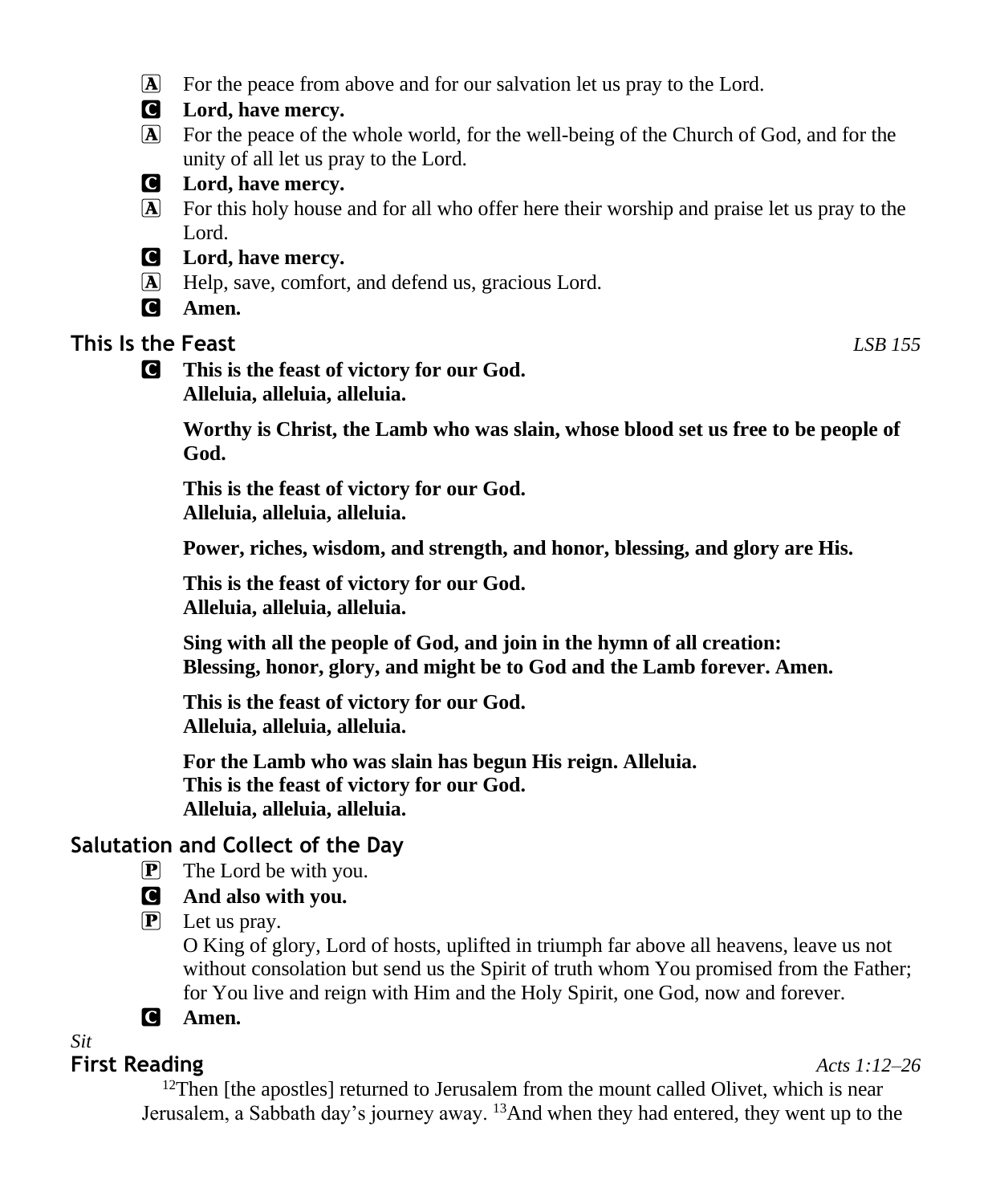upper room, where they were staying, Peter and John and James and Andrew, Philip and Thomas, Bartholomew and Matthew, James the son of Alphaeus and Simon the Zealot and Judas the son of James. <sup>14</sup>All these with one accord were devoting themselves to prayer, together with the women and Mary the mother of Jesus, and his brothers.

 $15$ In those days Peter stood up among the brothers (the company of persons was in all about 120) and said, <sup>16</sup>"Brothers, the Scripture had to be fulfilled, which the Holy Spirit spoke beforehand by the mouth of David concerning Judas, who became a guide to those who arrested Jesus. <sup>17</sup>For he was numbered among us and was allotted his share in this ministry."  $18$ (Now this man bought a field with the reward of his wickedness, and falling headlong he burst open in the middle and all his bowels gushed out. <sup>19</sup>And it became known to all the inhabitants of Jerusalem, so that the field was called in their own language Akeldama, that is, Field of Blood.) <sup>20</sup> For it is written in the Book of Psalms,

"'May his camp become desolate.

and let there be no one to dwell in it';

and

"'Let another take his office.'

 $21$ So one of the men who have accompanied us during all the time that the Lord Jesus went in and out among us,  $^{22}$ beginning from the baptism of John until the day when he was taken up from us—one of these men must become with us a witness to his resurrection." <sup>23</sup>And they put forward two, Joseph called Barsabbas, who was also called Justus, and Matthias. <sup>24</sup>And they prayed and said, "You, Lord, who know the hearts of all, show which one of these two you have chosen <sup>25</sup>to take the place in this ministry and apostleship from which Judas turned aside to go to his own place." <sup>26</sup>And they cast lots for them, and the lot fell on Matthias, and he was numbered with the eleven apostles.

A This is the Word of the Lord.

C **Thanks be to God.**

#### **Epistle** *Revelation 22:1–20*

<sup>1</sup>Then the angel showed me the river of the water of life, bright as crystal, flowing from the throne of God and of the Lamb <sup>2</sup>through the middle of the street of the city; also, on either side of the river, the tree of life with its twelve kinds of fruit, yielding its fruit each month. The leaves of the tree were for the healing of the nations.  ${}^{3}$ No longer will there be anything accursed, but the throne of God and of the Lamb will be in it, and his servants will worship him. <sup>4</sup>They will see his face, and his name will be on their foreheads. <sup>5</sup>And night will be no more. They will need no light of lamp or sun, for the Lord God will be their light, and they will reign forever and ever.

<sup>6</sup>And he said to me, "These words are trustworthy and true. And the Lord, the God of the spirits of the prophets, has sent his angel to show his servants what must soon take place."

<sup>7"</sup>And behold, I am coming soon. Blessed is the one who keeps the words of the prophecy of this book."

<sup>8</sup>I, John, am the one who heard and saw these things. And when I heard and saw them, I fell down to worship at the feet of the angel who showed them to me, <sup>9</sup>but he said to me, "You must not do that! I am a fellow servant with you and your brothers the prophets, and with those who keep the words of this book. Worship God."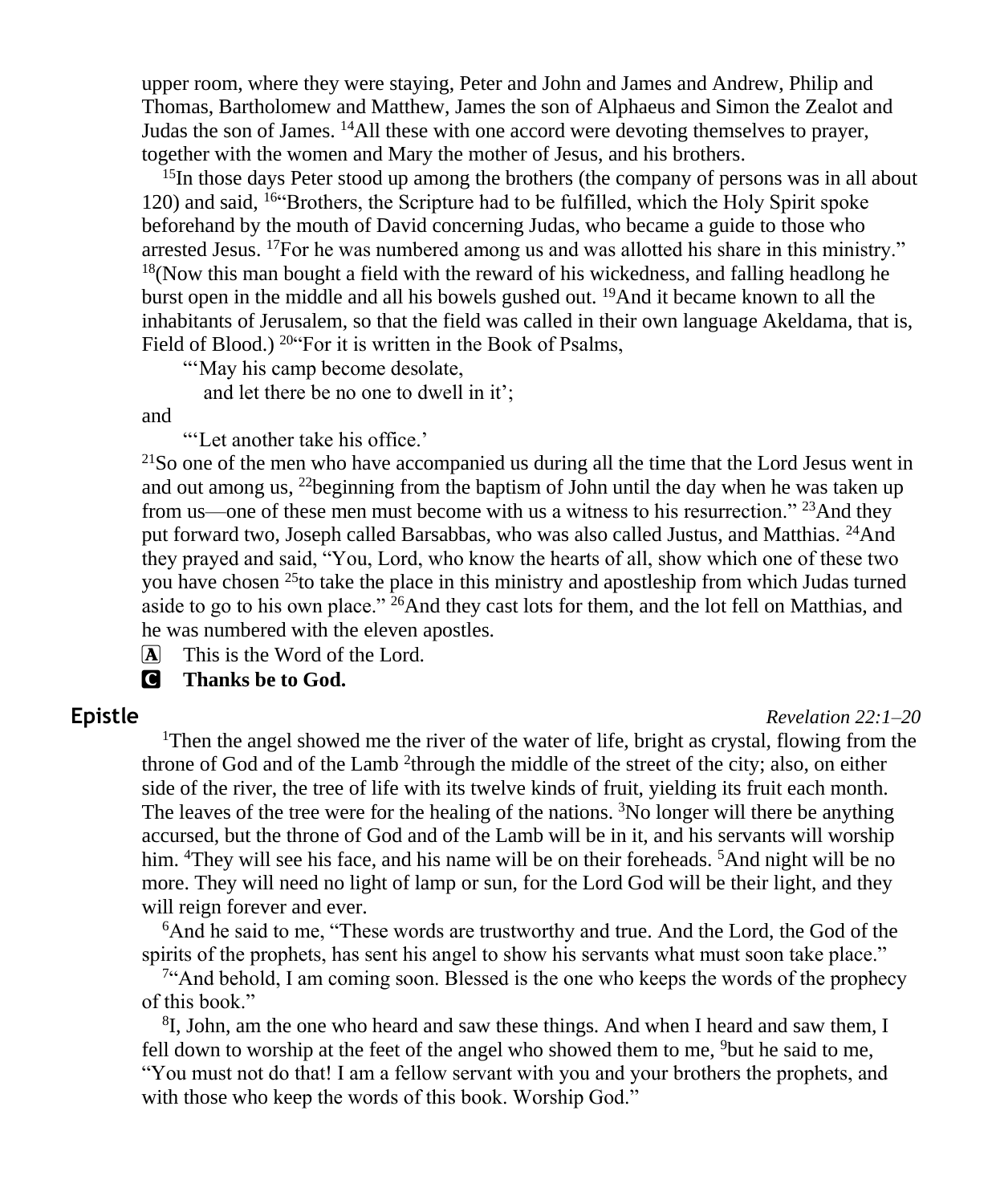$10$ And he said to me, "Do not seal up the words of the prophecy of this book, for the time is near. <sup>11</sup>Let the evildoer still do evil, and the filthy still be filthy, and the righteous still do right, and the holy still be holy."

 $12 \cdot \text{Behold}$ , I am coming soon, bringing my recompense with me, to repay everyone for what he has done.  $^{13}I$  am the Alpha and the Omega, the first and the last, the beginning and the end."

<sup>14</sup>Blessed are those who wash their robes, so that they may have the right to the tree of life and that they may enter the city by the gates. <sup>15</sup>Outside are the dogs and sorcerers and the sexually immoral and murderers and idolaters, and everyone who loves and practices falsehood.

<sup>16"</sup>I, Jesus, have sent my angel to testify to you about these things for the churches. I am the root and the descendant of David, the bright morning star."

<sup>17</sup>The Spirit and the Bride say, "Come." And let the one who hears say, "Come." And let the one who is thirsty come; let the one who desires take the water of life without price.

<sup>18</sup>I warn everyone who hears the words of the prophecy of this book: if anyone adds to them, God will add to him the plagues described in this book,  $^{19}$  and if anyone takes away from the words of the book of this prophecy, God will take away his share in the tree of life and in the holy city, which are described in this book.

<sup>20</sup>He who testifies to these things says, "Surely I am coming soon." Amen. Come, Lord Jesus!

 $\overline{A}$  This is the Word of the Lord.

C **Thanks be to God.**

#### *Stand*

#### **Alleluia and Verse** *LSB 156*

C **Alleluia. Lord, to whom shall we go?**

**You have the words of eternal life. Alleluia, alleluia.**

### **Holy Gospel** *John 17:20–26*

P The Holy Gospel according to St. John, the seventeenth chapter.

#### **C** Glory to You, O Lord.

<sup>20</sup>[Jesus said:] "I do not ask for these only, but also for those who will believe in me through their word,  $^{21}$ that they may all be one, just as you, Father, are in me, and I in you, that they also may be in us, so that the world may believe that you have sent me. <sup>22</sup>The glory that you have given me I have given to them, that they may be one even as we are one,  $^{23}I$  in them and you in me, that they may become perfectly one, so that the world may know that you sent me and loved them even as you loved me. <sup>24</sup>Father, I desire that they also, whom you have given me, may be with me where I am, to see my glory that you have given me because you loved me before the foundation of the world. <sup>25</sup>O righteous Father, even though the world does not know you, I know you, and these know that you have sent me.  $^{26}I$  made known to them your name, and I will continue to make it known, that the love with which you have loved me may be in them, and I in them."

- $[\mathbf{P}]$  This is the Gospel of the Lord.
- C **Praise to You, O Christ.**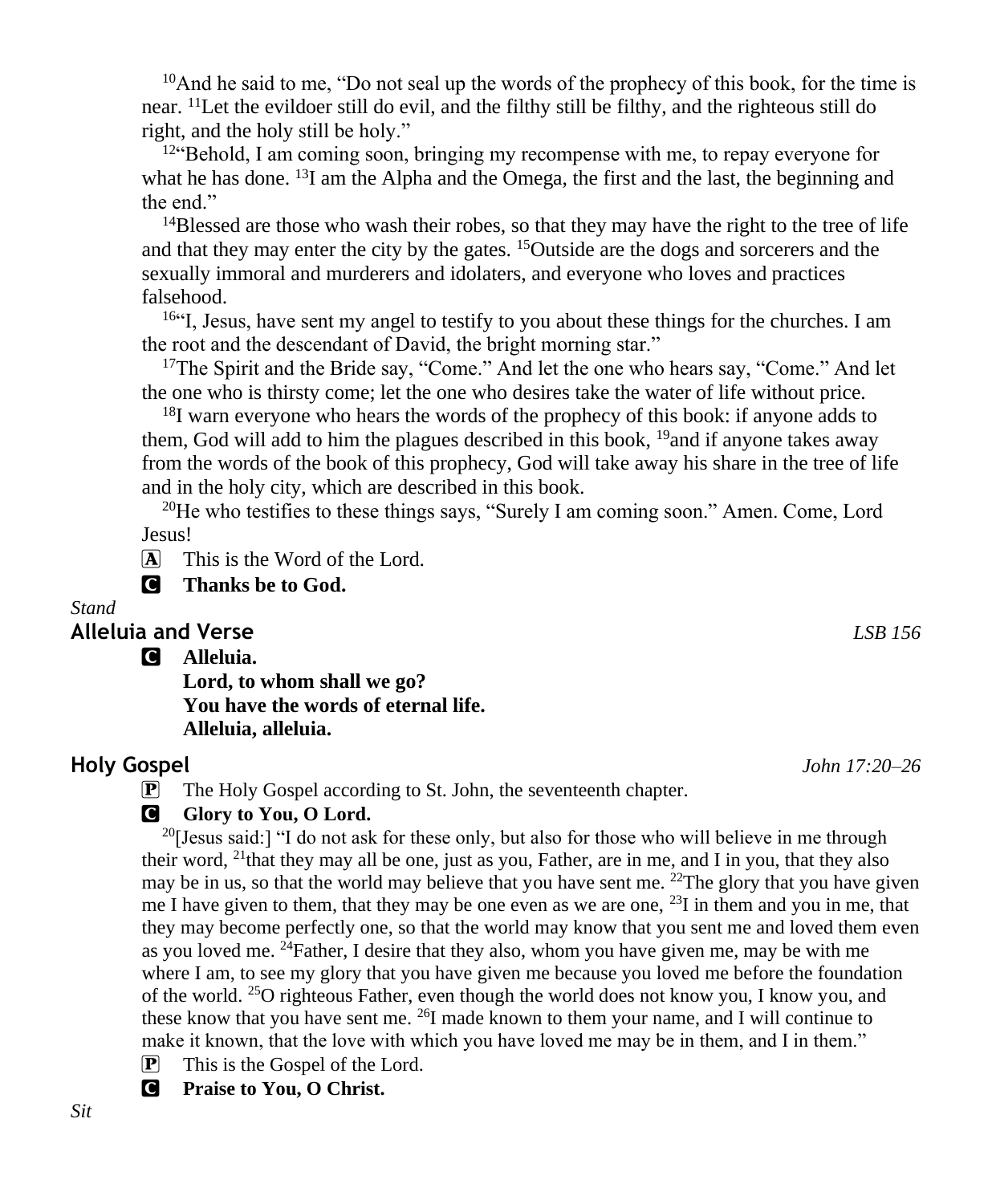**Hymn of the Day: 539 Christ Is the World's Redeemer**

## **Sermon**

*Stand* **Nicene Creed** C **I believe in one God, the Father Almighty, maker of heaven and earth and of all things visible and invisible. And in one Lord Jesus Christ, the only-begotten Son of God, begotten of His Father before all worlds, God of God, Light of Light, very God of very God, begotten, not made, being of one substance with the Father, by whom all things were made; who for us men and for our salvation came down from heaven and was incarnate by the Holy Spirit of the virgin Mary and was made man; and was crucified also for us under Pontius Pilate. He suffered and was buried. And the third day He rose again according to the Scriptures and ascended into heaven and sits at the right hand of the Father. And He will come again with glory to judge both the living and the dead, whose kingdom will have no end. And I believe in the Holy Spirit, the Lord and giver of life, who proceeds from the Father and the Son, who with the Father and the Son together is worshiped and glorified, who spoke by the prophets. And I believe in one holy Christian and apostolic Church,**

 **I acknowledge one Baptism for the remission of sins,**

 **and I look for the resurrection of the dead**

and the life  $\div$  of the world to come. Amen.

# **Prayer of the Church**

P O righteous Father, Your Son obeyed Your holy will for the sake of our salvation. Through Your Spirit, give Your Church on earth unity of faith, that the world may know that You sent Your Son to rescue us from sin, death and the power of the devil. Lord, in Your mercy,

C **hear our prayer.**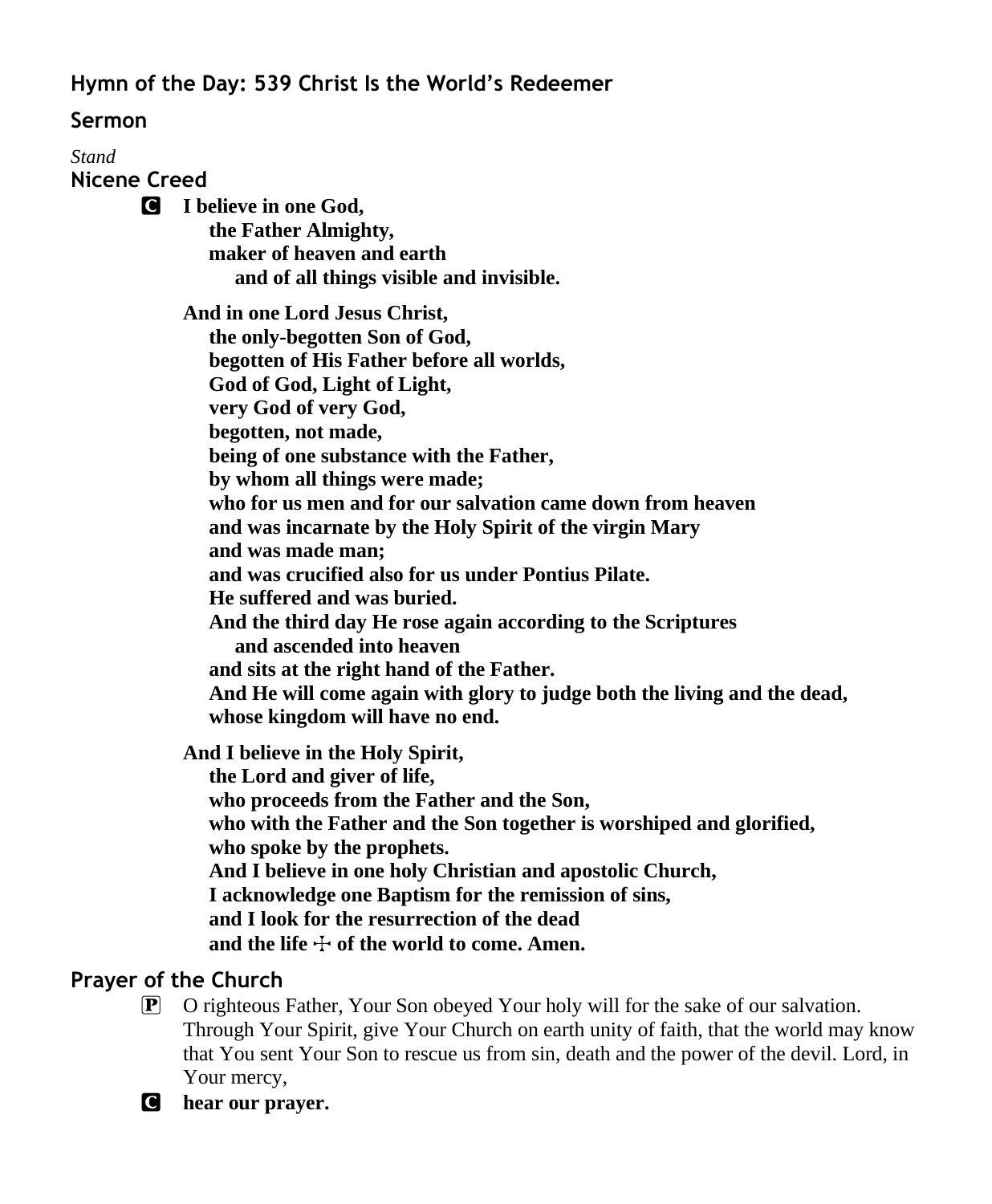P Lord of the Church, You have sustained Your people through the ages by the apostles' witness to the death and resurrection of Your Son. Raise up from among us faithful pastors in every age. Keep our missionaries, pastors and overseers faithful to You in all things. Lord, in Your mercy,

## C **hear our prayer.**

 $\mathbf{P}$  Gracious Lord, we thank You for the many blessings You have bestowed upon this nation. Grant us a long memory to recall those who gave the full measure of devotion to our country's peace and security. Bring to mind the sacrifices of those who served faithfully until death in the protection of our freedom and in the defense of our land. Lord, in Your mercy,

### C **hear our prayer.**

P Eternal Lord, You have seated Christ at Your right hand for our deliverance. Remember all who are afflicted with illness and injury including:

Charlie Crosby

 Kay Brown (Sister of Dave and Lynn Matthews) for strength as she receives therapy Cathy Runyon (Sister of Brenda Wolf and Becky Fuelling)

Helene Hegerfeld (Mother of Brenda Scherer)

Joyce Kenny (Cousin of Brenda Wolf and Becky Fuelling)

Ron Franz for strength and healing

Marshall Scheumann

Della Hormann (Mother of Karen Franz)

Lynn and Lori Matthews

Troy Stults (Son of Andy and Brenda Wolf)

Eldora Fuelling

Andy Buuck (Nephew of Suzann Rekeweg)

 Tammy Dahling (wife of the Rev. D. Dahling) as she undergoes chemotherapy Shirley Buuck (sister-in-law- to Suzann Rekeweg) for strength and healing Ann Gerke

Suzy Fuelling as she recovers from a hip replacement

Larry Hockemeyer (Father of Lori Conrad)

Give them health and strength according to Your will. Sustain them in faith, knowing that, for Jesus' sake, You will raise them in glory on the Last Day. Lord, in Your mercy,

## C **hear our prayer.**

P Lord of hosts, You have instituted and given Your Sacrament for the faithful to receive the very body and blood of Your Son for their forgiveness, life and salvation. Grant us all pure hearts to receive this gift worthily. Lord, in Your mercy,



P All these things and whatever else You know that we need, grant us, Father, for the sake of Him who died and rose again and now lives and reigns with You and the Holy Spirit, one God forever.

C **Amen.**

# **Offertory** *LSB 159*

C **What shall I render to the Lord for all His benefits to me?**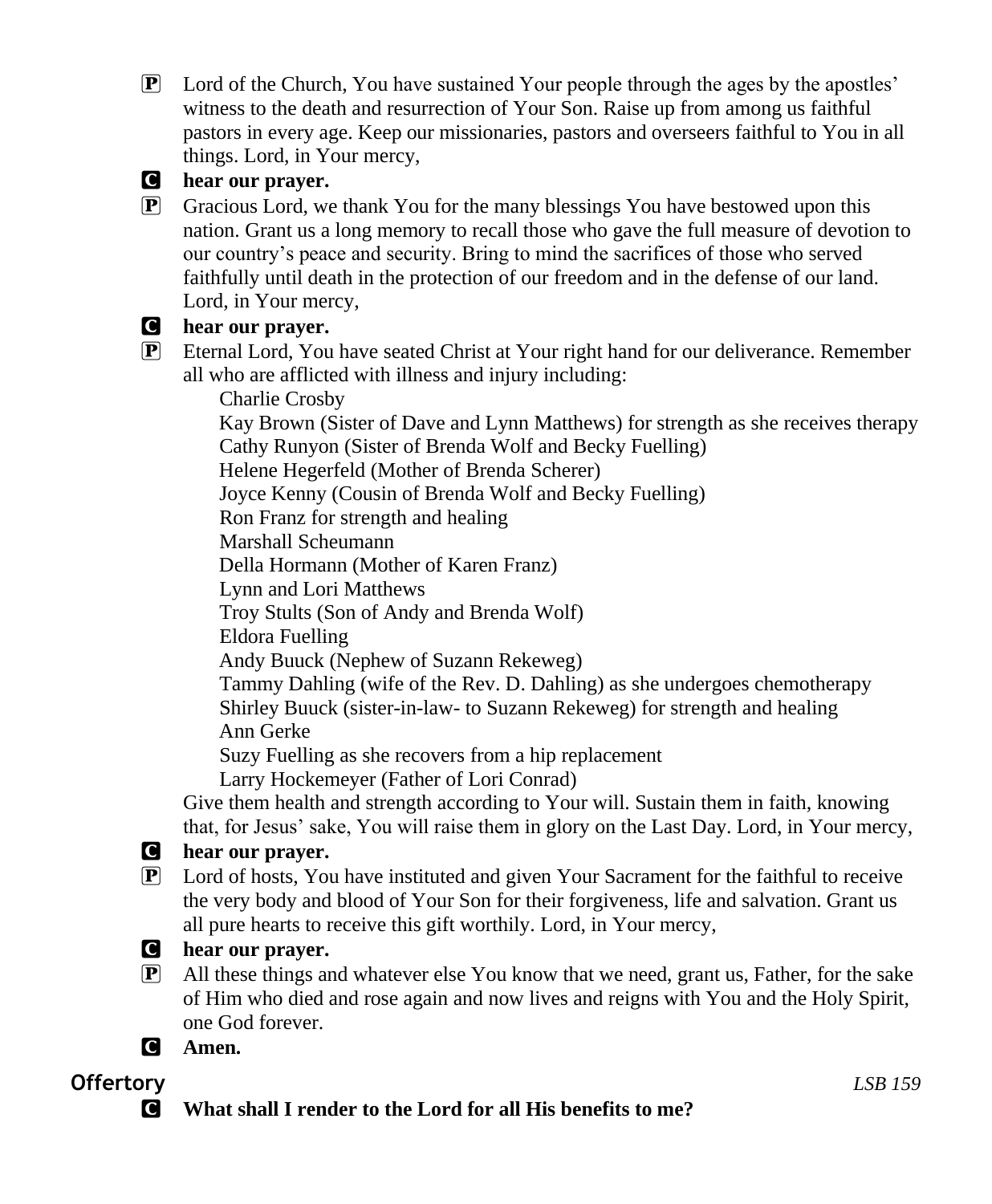**I will offer the sacrifice of thanksgiving and will call on the name of the Lord. I will take the cup of salvation and will call on the name of the Lord. I will pay my vows to the Lord now in the presence of all His people, in the courts of the Lord's house, in the midst of you, O Jerusalem.**

#### **Preface** *LSB 160*

- $\overline{P}$  The Lord be with you.
- C **And also with you.**
- $\left| \mathbf{P} \right|$  Lift up your hearts.
- C **We lift them to the Lord.**
- P Let us give thanks to the Lord our God.
- C **It is right to give Him thanks and praise.**
- $\boxed{\mathbf{P}}$  It is truly good, right, and salutary ... evermore praising You and saying:

## **Sanctus** *LSB 161*

C **Holy, holy, holy Lord God of pow'r and might: Heaven and earth are full of Your glory. Hosanna. Hosanna. Hosanna in the highest. Blessed is He who comes in the name of the Lord. Hosanna in the highest.**

## **Prayer of Thanksgiving** *LSB 161*

P Blessed are You, Lord of heaven and earth, for You have had mercy on those whom You created and sent Your only-begotten Son into our flesh to bear our sin and be our Savior. With repentant joy we receive the salvation accomplished for us by the all-availing sacrifice of His body and His blood on the cross.

Gathered in the name and the remembrance of Jesus, we beg You, O Lord, to forgive, renew, and strengthen us with Your Word and Spirit. Grant us faithfully to eat His body and drink His blood as He bids us do in His own testament. Gather us together, we pray, from the ends of the earth to celebrate with all the faithful the marriage feast of the Lamb in His kingdom, which has no end. Graciously receive our prayers; deliver and preserve us. To You alone, O Father, be all glory, honor, and worship, with the Son and the Holy Spirit, one God, now and forever.

# C **Amen.**

# **Lord's Prayer** *LSB 162*

- $\mathbf{P}$  Lord, remember us in Your kingdom and teach us to pray:
- C **Our Father who art in heaven,**

 **hallowed be Thy name, Thy kingdom come, Thy will be done on earth as it is in heaven; give us this day our daily bread; and forgive us our trespasses**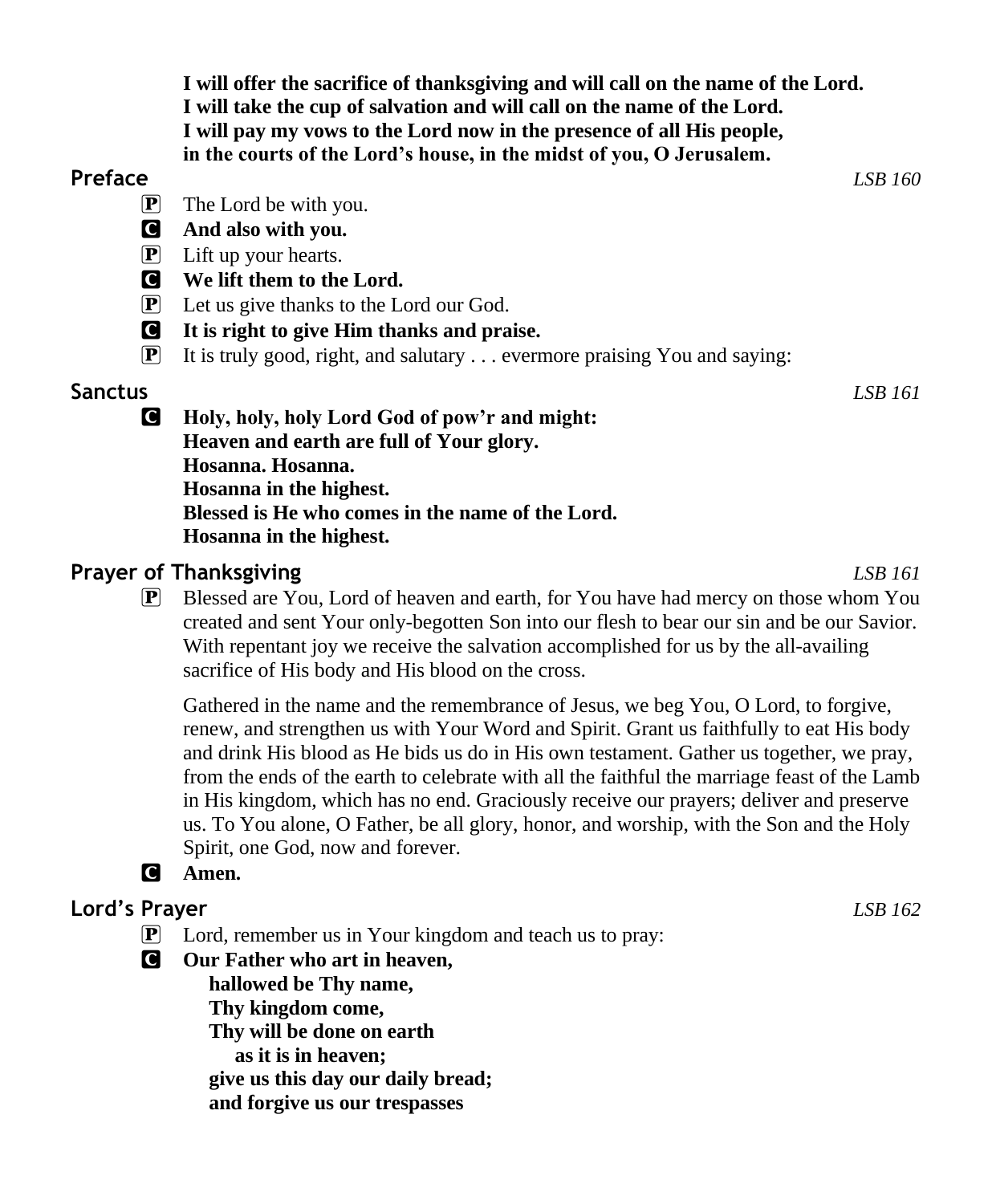| as we forgive those              |  |  |
|----------------------------------|--|--|
| who trespass against us;         |  |  |
| and lead us not into temptation, |  |  |
| but deliver us from evil.        |  |  |
| For Thine is the kingdom         |  |  |
| and the power and the glory      |  |  |
| forever and ever. Amen.          |  |  |

## **The Words of Our Lord**

P Our Lord Jesus Christ, on the night when He was betrayed, took bread, and when He had given thanks, He broke it and gave it to the disciples and said: "Take, eat; this is My  $\pm$ body, which is given for you. This do in remembrance of Me."

In the same way also He took the cup after supper, and when He had given thanks, He gave it to them, saying: "Drink of it, all of you; this cup is the new testament in My  $\pm$ blood, which is shed for you for the forgiveness of sins. This do, as often as you drink it, in remembrance of Me."

| <b>Pax Domini</b>           |                                                                                                                                                                                                                                                      |         |
|-----------------------------|------------------------------------------------------------------------------------------------------------------------------------------------------------------------------------------------------------------------------------------------------|---------|
| $\left  \mathbf{P} \right $ | The peace of the Lord be with you always.                                                                                                                                                                                                            |         |
| <b>C</b>                    | Amen.                                                                                                                                                                                                                                                |         |
| <b>Agnus Dei</b>            |                                                                                                                                                                                                                                                      | LSB 163 |
| <b>C</b>                    | Lamb of God, You take away the sin of the world; have mercy on us.<br>Lamb of God, You take away the sin of the world; have mercy on us.<br>Lamb of God, You take away the sin of the world; grant us peace.                                         |         |
| Sit                         |                                                                                                                                                                                                                                                      |         |
| <b>Distribution</b>         |                                                                                                                                                                                                                                                      |         |
|                             | 525 Crown Him with Many Crowns                                                                                                                                                                                                                       |         |
|                             | 348 The King Shall Come When Morning Dawns<br>540 Christ, the Word of God Incarnate                                                                                                                                                                  |         |
| Stand                       |                                                                                                                                                                                                                                                      |         |
| <b>Thank the Lord</b>       |                                                                                                                                                                                                                                                      | LSB 164 |
| C                           | Thank the Lord and sing His praise; tell ev'ryone what He has done.<br>Let all who seek the Lord rejoice and proudly bear His name.<br>He recalls His promises and leads His people forth in joy<br>with shouts of thanksgiving. Alleluia, alleluia. |         |
|                             | <b>Post-Communion Collect</b>                                                                                                                                                                                                                        |         |
| A                           | Let us pray.                                                                                                                                                                                                                                         |         |

We give thanks to You, almighty God, that You have refreshed us through this salutary gift, and we implore You that of Your mercy You would strengthen us through the same in faith toward You and in fervent love toward one another; through Jesus Christ, Your Son, our Lord, who lives and reigns with You and the Holy Spirit, one God, now and forever.

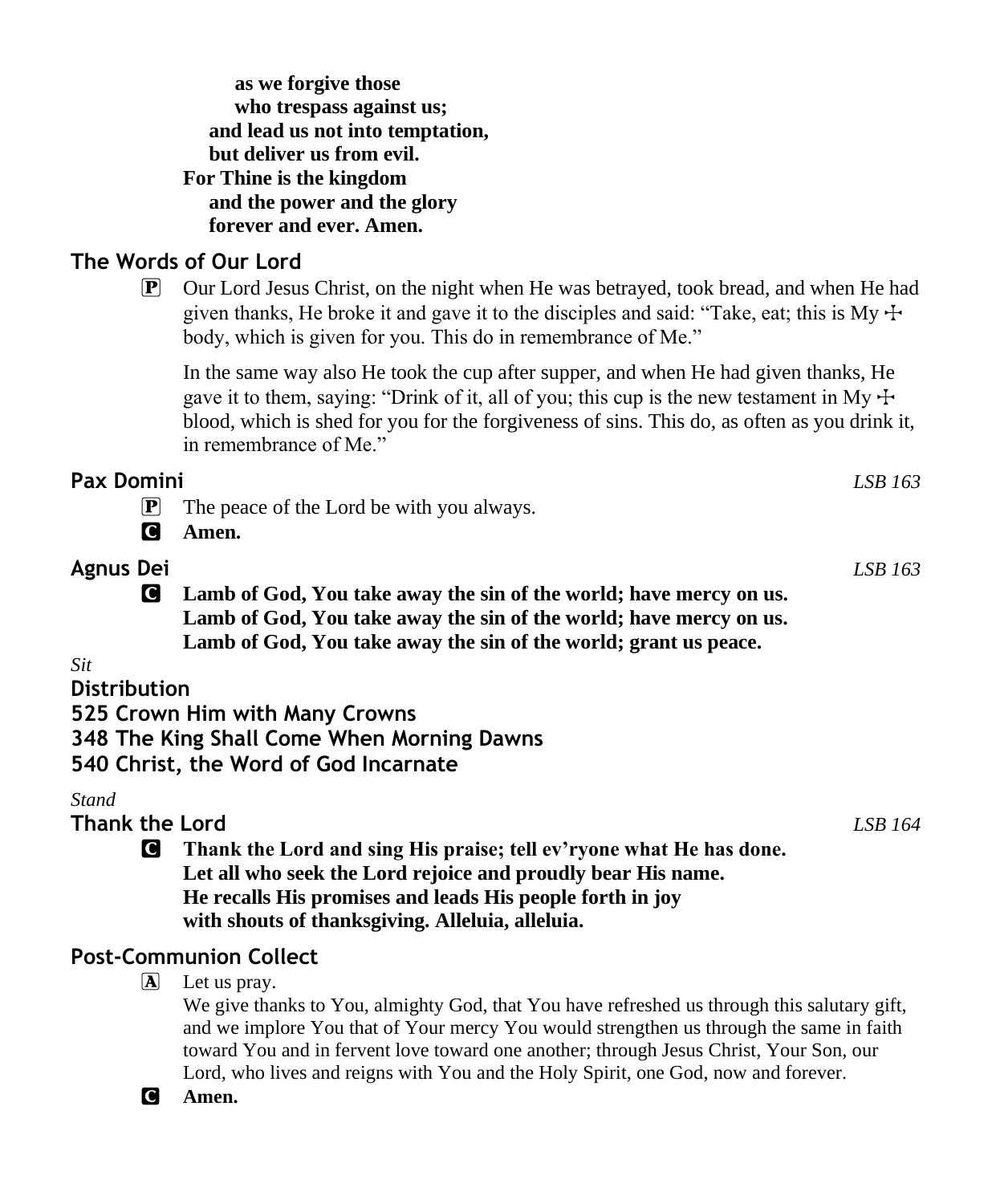## **Benediction** *LSB 166*

P The Lord bless you and keep you. The Lord make His face shine on you and be gracious to you. The Lord look upon you with favor and  $\pm$  give you peace.

C **Amen.**

# **Hymn to Depart: 531 Hail, Thou Once Despised Jesus**

**In His Service Today: Preacher and Celebrant:** The Rev. Leonard Tanksley **Liturgist:** The Sem. Michael Speckhard **Organist:** Mrs. Vickie Hammond **Deacons:** Bruce Scherer (Head), Joe Werling, Matt Braun, Fred M. Fuelling **Elders:** John Fuelling (Head), Andy Wolf, Rod Busick, Jim Fuelling

## **ANNOUNCEMENTS**

*OFFERINGS:* Home Purpose- \$3,526.00; Missions- \$350.00; Building Fund- \$158.00; Memorials- \$35.00; SPI- \$150.00; Total Offerings- \$4,069.00.

*NOTE*: Pastor Tanksley will be on vacation June 17-21<sup>st</sup>. Information will be printed in future bulletins with contact information for this time period. Thanks!

**NOTE:** Jen Fuelling will be on vacation June 6-10<sup>th</sup>. Please contact Pastor Tanksley with any bulletin information or other concerns. Thanks!

# THE COMBINED JULY/AUGUST NEWSLETTER DEADLINE is Friday, June 17<sup>th</sup>.

*NOTE OF THANKS:* Keith Martin, former principal at SPI, is retiring after 40 years of service in Lutheran schools. If you wish, you may drop him a note of appreciation or congratulations, c/o Emmaus Lutheran School, 8628 Covington Road, Fort Wayne, IN 46804.

*SEMINARY FOOD CO-OP DONATIONS:* During the month of June we will continue collecting "**Breakfast"** items to donate to the Seminary Food Co-Op Suggestions but not limited to these items are cereal, oatmeal, pop tarts, breakfast bars, hot chocolate, juice, muffin mix, pancake mix, syrup, coffee/tea, canned fruits, applesauce. Items can be placed in the container in the back of Church. If you have any questions please contact Bruce or Brenda Scherer. Thank you!!